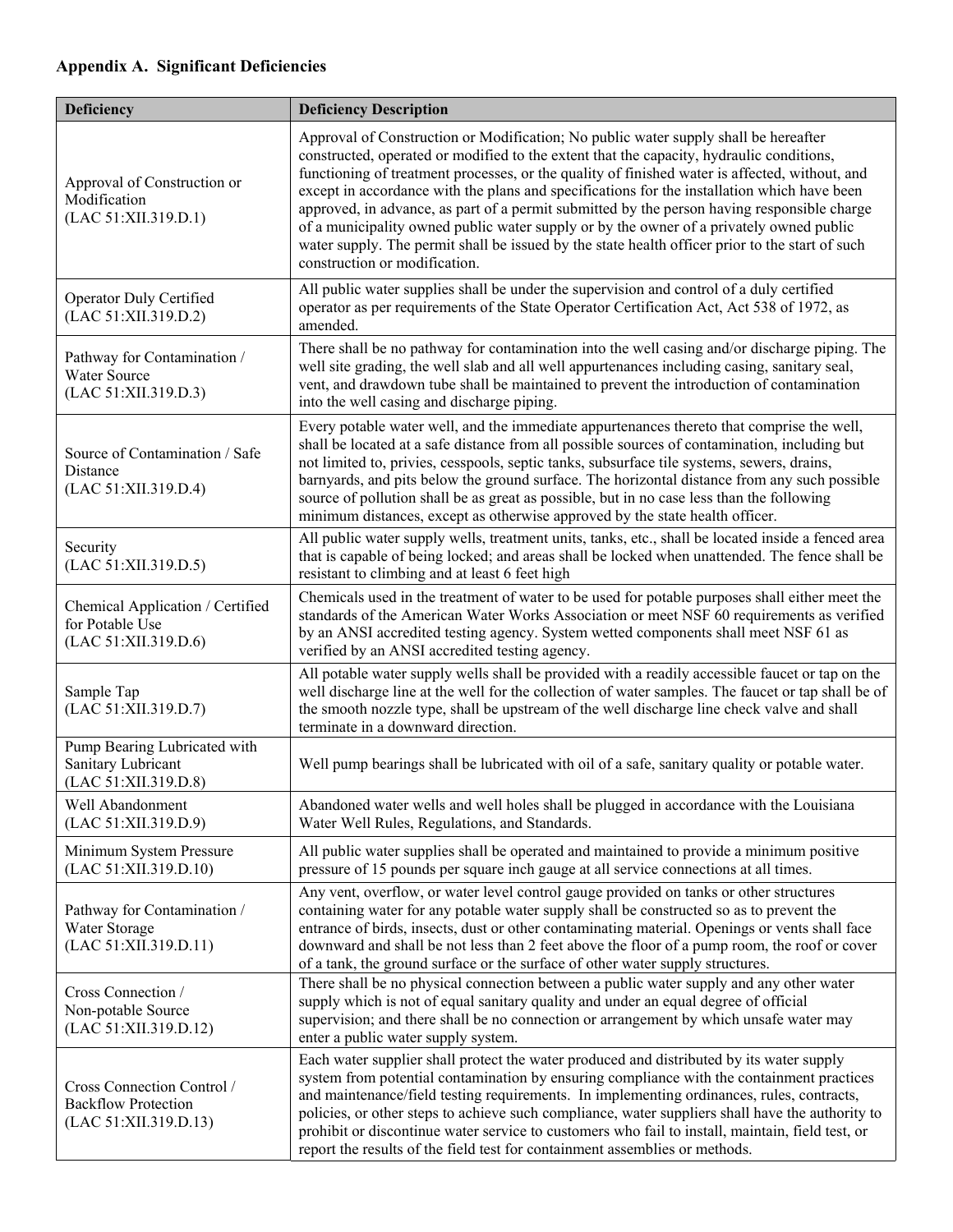## **Appendix A. Significant Deficiencies**

| Deficiency                                                           | <b>Deficiency Description</b>                                                                                                                                                                                                                                                                                                                                                                                                                                                                                                                                                                                                                                                                                                                                                                                                                                                                                                          |  |  |
|----------------------------------------------------------------------|----------------------------------------------------------------------------------------------------------------------------------------------------------------------------------------------------------------------------------------------------------------------------------------------------------------------------------------------------------------------------------------------------------------------------------------------------------------------------------------------------------------------------------------------------------------------------------------------------------------------------------------------------------------------------------------------------------------------------------------------------------------------------------------------------------------------------------------------------------------------------------------------------------------------------------------|--|--|
| Chemical Application / Adequate<br>Supply<br>(LAC 51:XII.319.D.14)   | General equipment design shall be such that feeders will be able to supply, at all times, the<br>necessary amounts of chemicals at an accurate rate throughout the range of feed.                                                                                                                                                                                                                                                                                                                                                                                                                                                                                                                                                                                                                                                                                                                                                      |  |  |
| Day Tank for Fluoride (LAC<br>51:XII.319.D.15)                       | Day tanks shall be provided where bulk storage of liquid Fluoride chemical is provided, meet<br>all the requirements of $\S 203$ . J, hold no more than a 30 hour supply, and be scale mounted or<br>have a calibrated gauge painted or mounted on the side if liquid levels can be observed in a<br>gauge tube or through translucent sidewalls of the tank. In opaque tanks, a gauge rod<br>extending above a reference point at the top of the tank, attached to a float may be used. The<br>ratio of the area of the tank to its height must be such that unit readings are meaningful in<br>relation to the total amount of chemical fed during a day.                                                                                                                                                                                                                                                                            |  |  |
| Cross Connection / Drain (LAC<br>51:XII.319.D.16)                    | No drain on a water storage structure may have a direct connection to a sewer or storm drain.<br>The design shall allow draining the storage facility for cleaning or maintenance without<br>causing loss of pressure in the distribution system.                                                                                                                                                                                                                                                                                                                                                                                                                                                                                                                                                                                                                                                                                      |  |  |
| <b>Monitoring Plans</b><br>(LAC 51:XII.319.D.17)                     | Water systems shall have a monitoring plan that includes a list of all routine compliance<br>samples required on a daily, weekly, monthly, quarterly, and annual basis and identify the<br>sampling location where samples are to be collected. The public water system shall revise<br>and re-submit its monitoring plan if changes to the sampling locations or if any significant<br>changes to the disinfection methods are made. In addition, the public water system shall<br>update and re-submit its monitoring plan when the system's sampling requirements or<br>protocols change.                                                                                                                                                                                                                                                                                                                                           |  |  |
| Compliance Sampling /<br>Laboratory<br>(LAC 51:XII.319.D.18)         | All samples collected for compliance determination shall be either analyzed in a certified<br>chemical laboratory/drinking water or in an approved chemical/laboratory drinking water.<br>Samples collected for compliance determination which are allowed to be analyzed in an<br>approved chemical laboratory/drinking water include the following: a. daily chlorite levels (at<br>point of entry to the distribution system when using chlorine dioxide); b. daily fluoride levels;<br>c. daily corrosion inhibitor concentration (orthophosphate and silica); d. pH; e. calcium; f.<br>conductivity; g. temperature; h. alkalinity; i. turbidity; j. jar test for ACC #6; k. jar tests for<br>determining optimum coagulant dose; and l. other drinking water analytes which are not<br>required to be analyzed in a certified chemical laboratory/drinking water under other<br>requirements of this Part or USEPA requirements. |  |  |
| Compliance Sampling / Test<br>Method<br>(LAC 51:XII.319.D.19)        | An approved chemical laboratory/drinking water shall perform all analyses using the<br>laboratory methodology specifically required to be used under the provisions of this Part for<br>such analyte.                                                                                                                                                                                                                                                                                                                                                                                                                                                                                                                                                                                                                                                                                                                                  |  |  |
| Chemical Storage / Label (LAC<br>51:XII.319.D.20)                    | Storage tanks and pipelines for liquid chemicals shall be specified for use with individual<br>chemicals and not used for different chemicals. Offloading areas must be clearly labeled to<br>prevent accidental cross-contamination.                                                                                                                                                                                                                                                                                                                                                                                                                                                                                                                                                                                                                                                                                                  |  |  |
| Critical System Component<br>Failure/Defect<br>(LAC 51:XII.319.D.21) | Critical System Component; Critical water system component is in poor condition or<br>defective and indicative of failure or imminent failure. Component failure is expected to<br>critically impact the quality and/or quantity of produced water.                                                                                                                                                                                                                                                                                                                                                                                                                                                                                                                                                                                                                                                                                    |  |  |
| Leaks in System / Components<br>(LAC 51:XII.319.D.22)                | All potable water systems shall be designed, constructed and maintained so as to prevent<br>leakage of water due to defective materials, improper jointing, corrosion, settling, impacts,<br>freezing, or other causes. Valves and blow-offs shall be provided so that necessary repairs<br>can be made with a minimum interruption of service.                                                                                                                                                                                                                                                                                                                                                                                                                                                                                                                                                                                        |  |  |
| Other Condition - Maintenance<br>(LAC 51:XII.319.D.23)               | Other condition which is deemed by the state health officer to be a significant deficiency.                                                                                                                                                                                                                                                                                                                                                                                                                                                                                                                                                                                                                                                                                                                                                                                                                                            |  |  |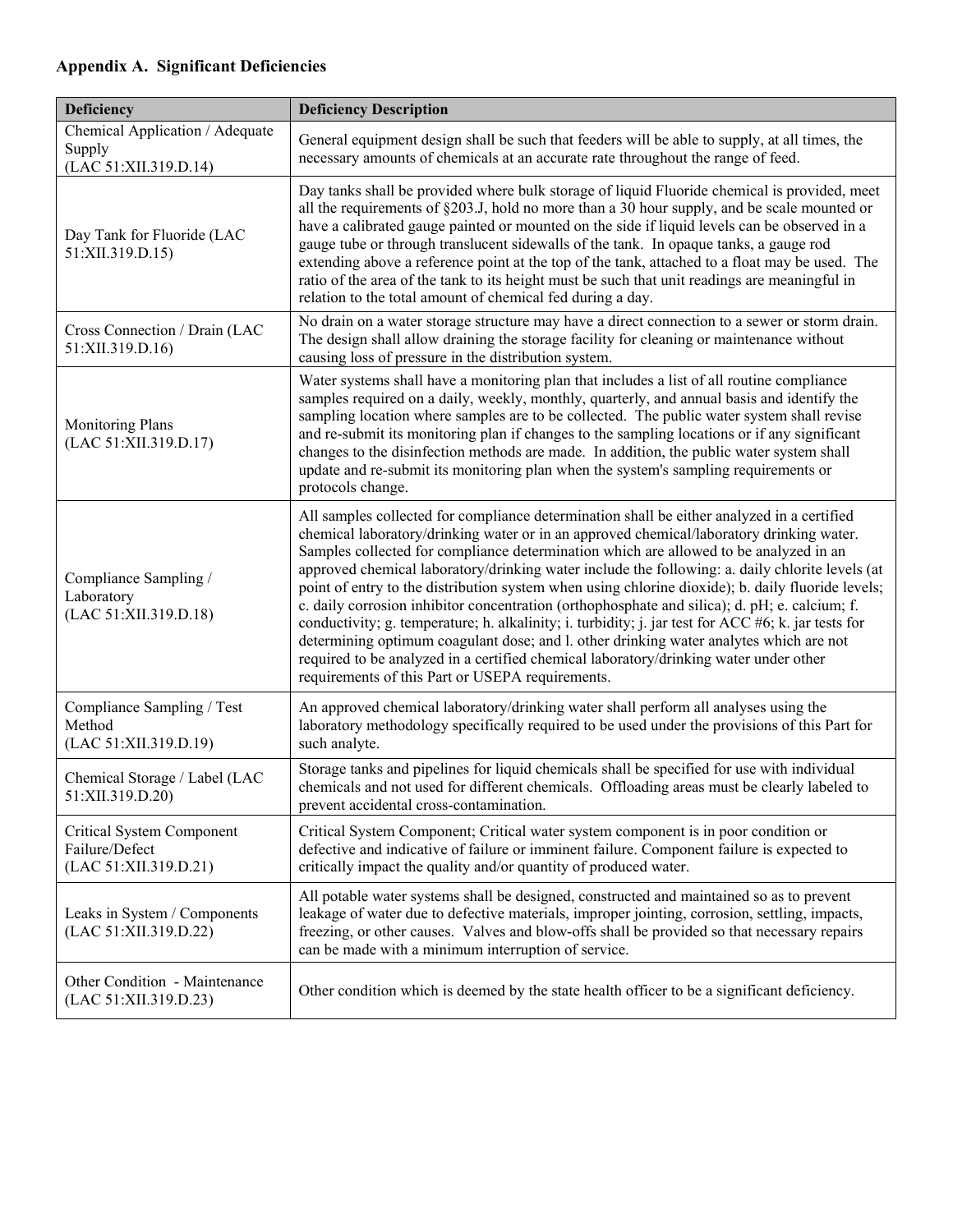## **Appendix A. Significant Deficiencies**

In 2017, 435 sanitary surveys were conducted by LDH statewide at. 20 of the 23 significant deficiencies were cited in 2017 for a total of 442 significant deficiencies. The below table shows the number of citations and the number public water systems cited for each significant deficiency in 2017.

| <b>Significant Deficiency</b> |                                                  | <b>Number of</b><br><b>Citations</b> | Number of<br><b>PWSs</b> |
|-------------------------------|--------------------------------------------------|--------------------------------------|--------------------------|
| $\mathbf{1}$                  | Pathway for Contamination / Water Source         | 108                                  | 77                       |
| $\overline{2}$                | Cross Connection Control / Backflow Protection   | 61                                   | 59                       |
| 3                             | Other Condition / Maintenance or Repair          | 57                                   | 37                       |
| 4                             | Security                                         | 49                                   | 45                       |
| 5                             | Pathway for Contamination / Water Storage        | 24                                   | 22                       |
| 6                             | Sample Tap                                       | 23                                   | 21                       |
| 7                             | Cross Connection / Non-potable Source            | 20                                   | 20                       |
| 8                             | Operator Duly Certified                          | 19                                   | 19                       |
| 9                             | Critical System Component Failure/Defective      | 17                                   | 17                       |
| 10                            | Well Abandonment                                 | 13                                   | 12                       |
| 11                            | Leaks in System Components                       | 11                                   | 11                       |
| 12                            | Cross Connection / Drain                         | 8                                    | $\tau$                   |
| 13                            | Chemical Application / Certified for Potable Use | 7                                    | $\tau$                   |
| 14                            | <b>Monitoring Plans</b>                          | 7                                    | 7                        |
| 15                            | Chemical Storage / Label                         | 5                                    | 5                        |
| 16                            | Approval of Construction or Modification         | 5                                    | 5                        |
| 17                            | Source of Contamination / Safe Distance          | 4                                    | $\overline{4}$           |
| 18                            | Minimum System Pressure                          | $\overline{2}$                       | $\overline{2}$           |
| 19                            | Chemical Application / Adequate Supply           | 1                                    | $\mathbf{1}$             |
| 20                            | Day Tank for Fluoride                            | 1                                    | $\mathbf{1}$             |
| 21                            | Pump Bearing Lubricated with Sanitary Lubricant  | $\boldsymbol{0}$                     | $\boldsymbol{0}$         |
| 22                            | Compliance Sampling / Laboratory                 | $\boldsymbol{0}$                     | $\boldsymbol{0}$         |
| 23                            | Compliance Sampling / Test Method                | $\mathbf{0}$                         | $\boldsymbol{0}$         |